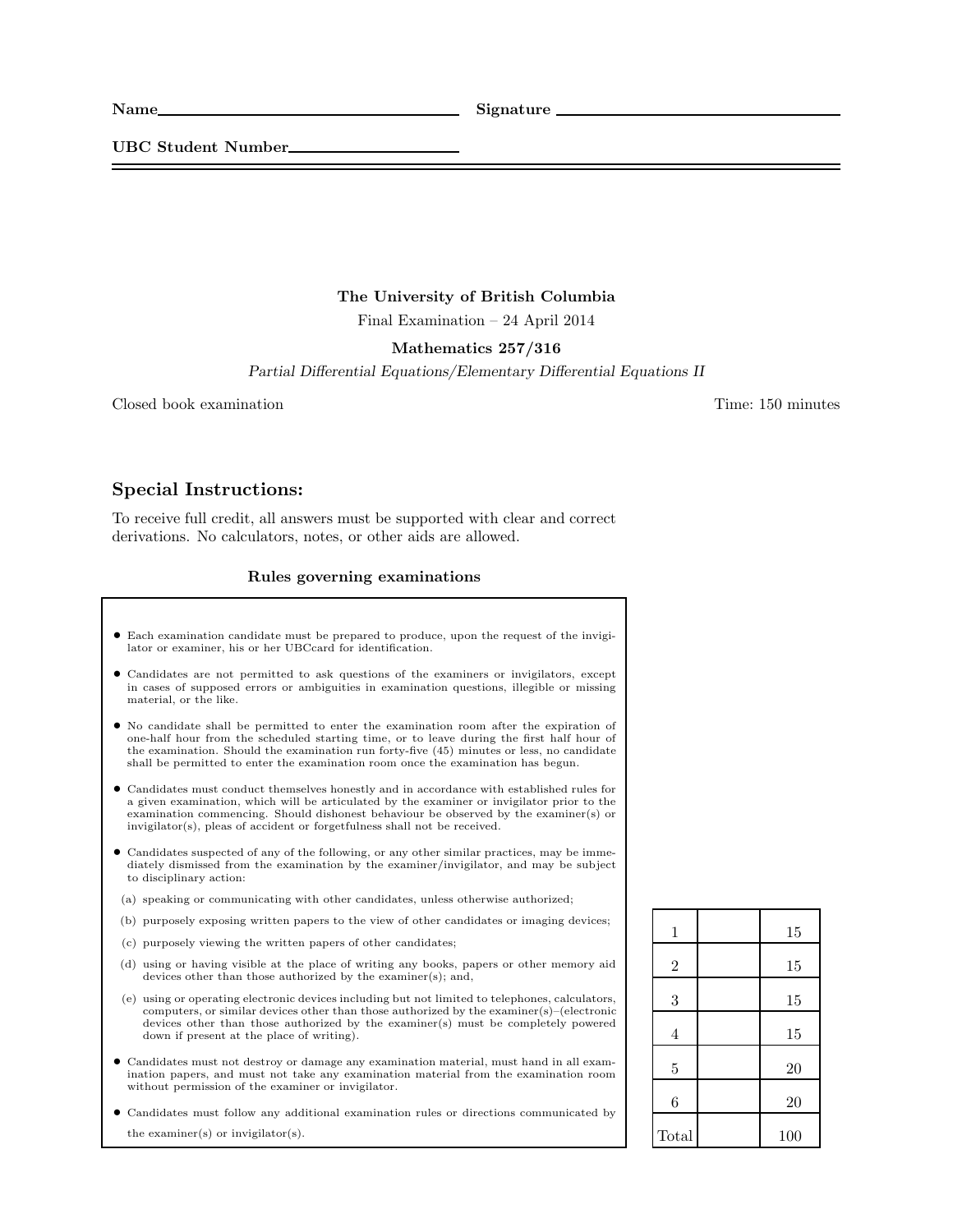[15] 1. (a) List all the singular points and test each one for regularity:

$$
(x2 + 2x) y'' + xy' + \frac{8}{x+2}y = 0.
$$

Determine the exponents of singularity for each regular singular point you find. Do not construct the corresponding series solutions.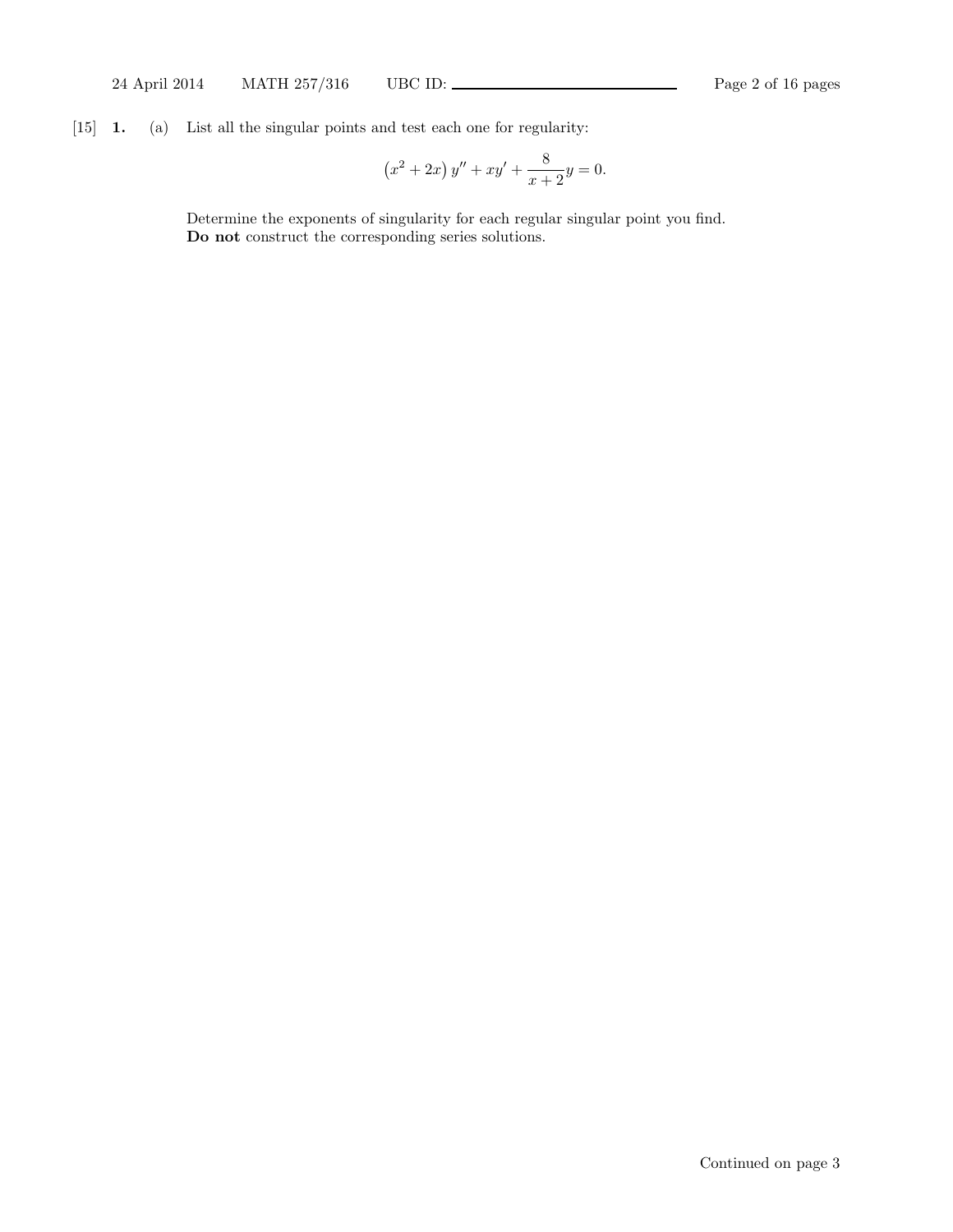(b) Find the recurrence relation and the first four nonzero terms in a power series solution:

 $(1-x)y'' + y = 0,$   $y(0) = 1, y'(0) = 1.$ 

(c) Estimate, with a brief explanation, the radius of convergence of the series solution in part (b).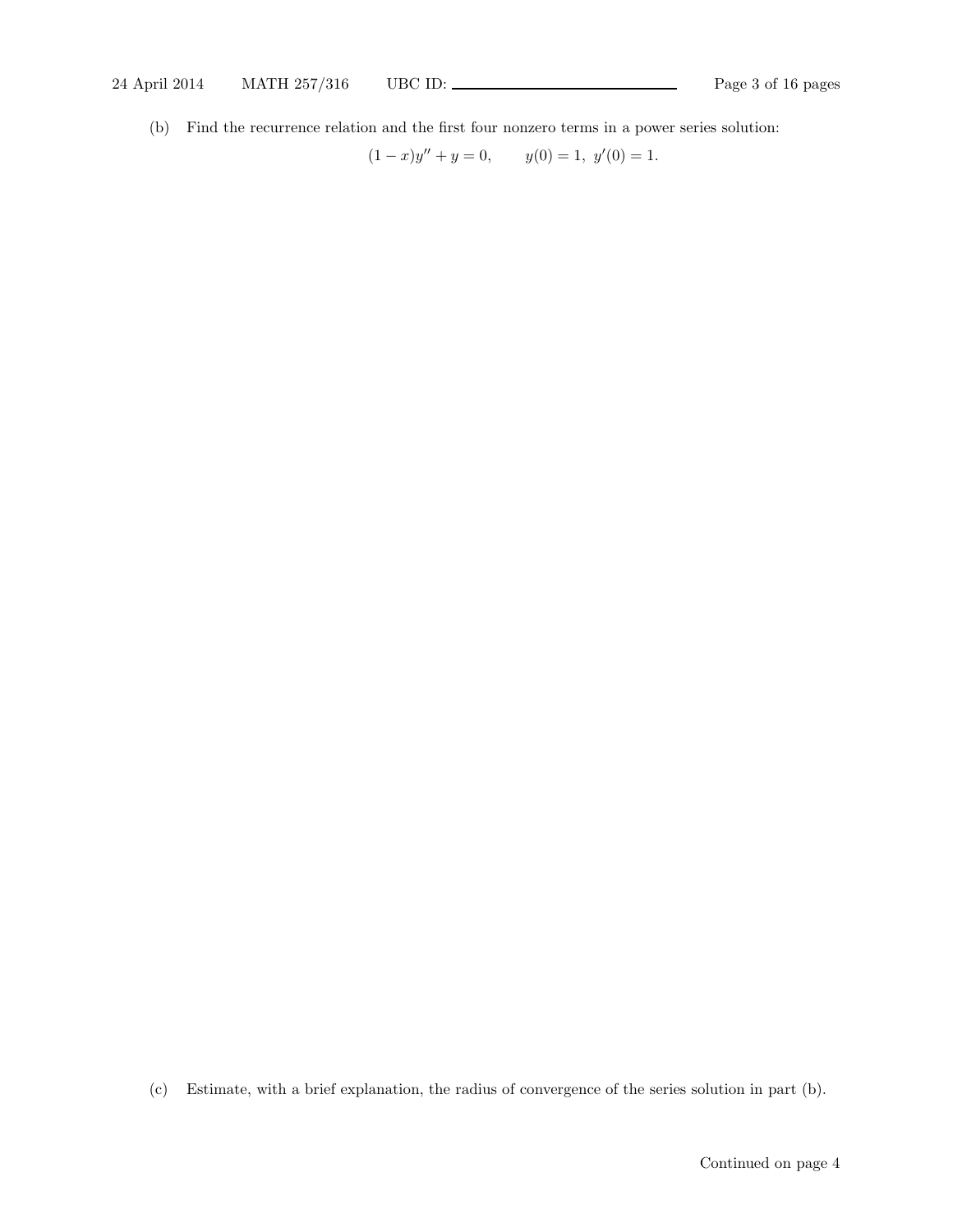[15] **2.** A professor plans to show the class how the same function  $f(x)$ ,  $0 < x < \ell$ , can be represented by four different eigenfunction series, namely,

(A) 
$$
\tilde{f}(x) = \sum_{n=1}^{\infty} b_n \sin\left(\frac{n\pi x}{\ell}\right)
$$
  
\n(B)  $\tilde{f}(x) = \frac{1}{2}a_0 + \sum_{n=1}^{\infty} a_n \cos\left(\frac{n\pi x}{\ell}\right)$   
\n(C)  $\tilde{f}(x) = \sum_{n=1}^{\infty} p_n \sin\left(\frac{(2n-1)\pi x}{2\ell}\right)$   
\n(D)  $\tilde{f}(x) = \sum_{n=1}^{\infty} q_n \cos\left(\frac{(2n-1)\pi x}{2\ell}\right)$ 

On the way to class, the wind blows the professor's notes away. Helpful students rescue three of the pages. Each page shows a sketch related to the professor's intended function  $f$ .

(a) Here are the three recovered sketches. Clearly label each one with the letter (A–D) for the corresponding eigenfunction series. Write the label in the lower-left corner of each sketch.

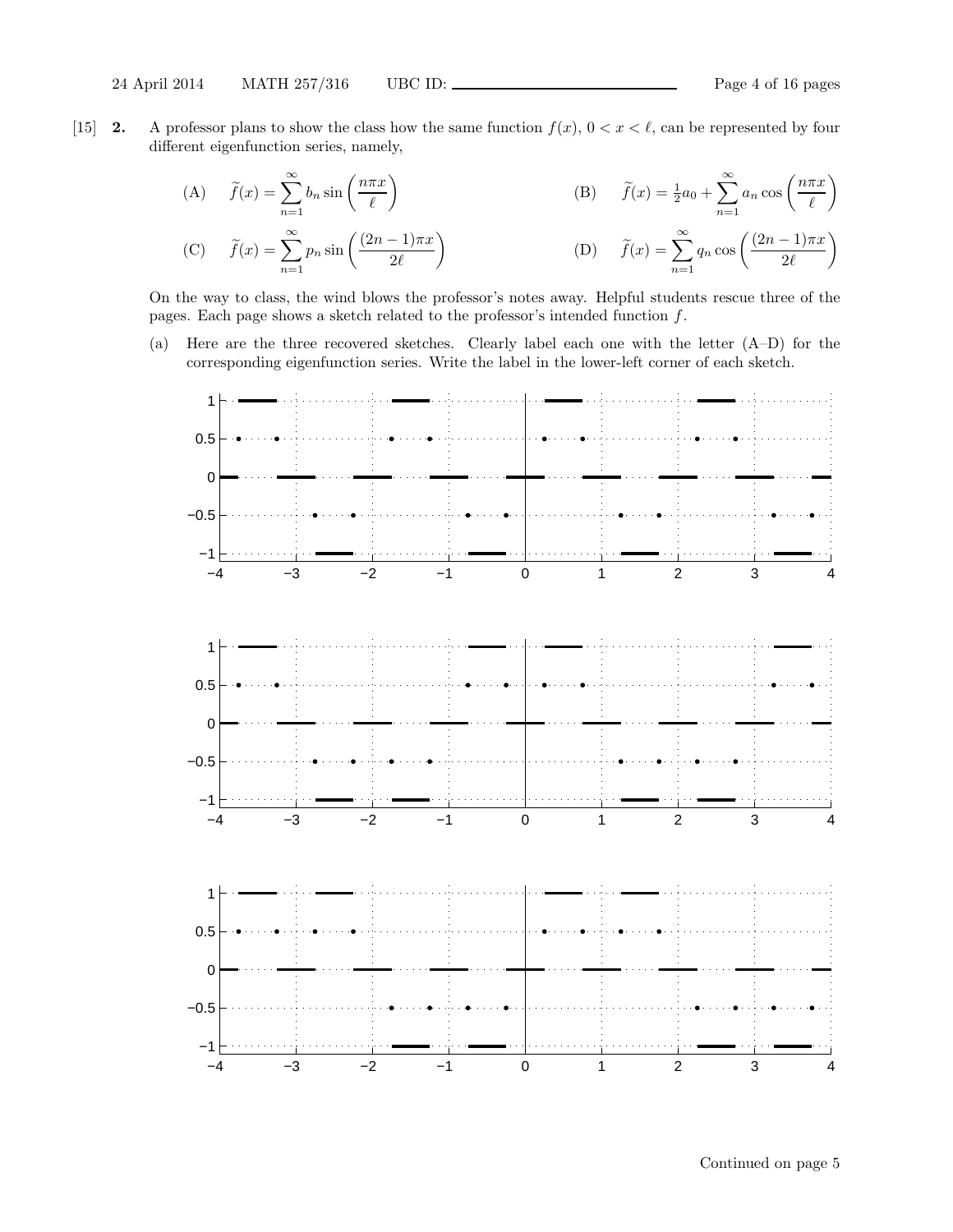- (b) One of the professor's sketches was lost forever. Reconstruct it by following these steps:
	- (i) Determine the value of  $\ell$  for which expansions  $(A)$ – $(D)$  apply.
	- (ii) Clearly identify which eigenfunction expansion (A)–(D) the lost sketch must have shown. Calculate the Fourier coefficients for that expansion. (After you solve the integrals, detailed simplification of the results is not required.)
	- (iii) Draw the lost sketch on the axes provided below.

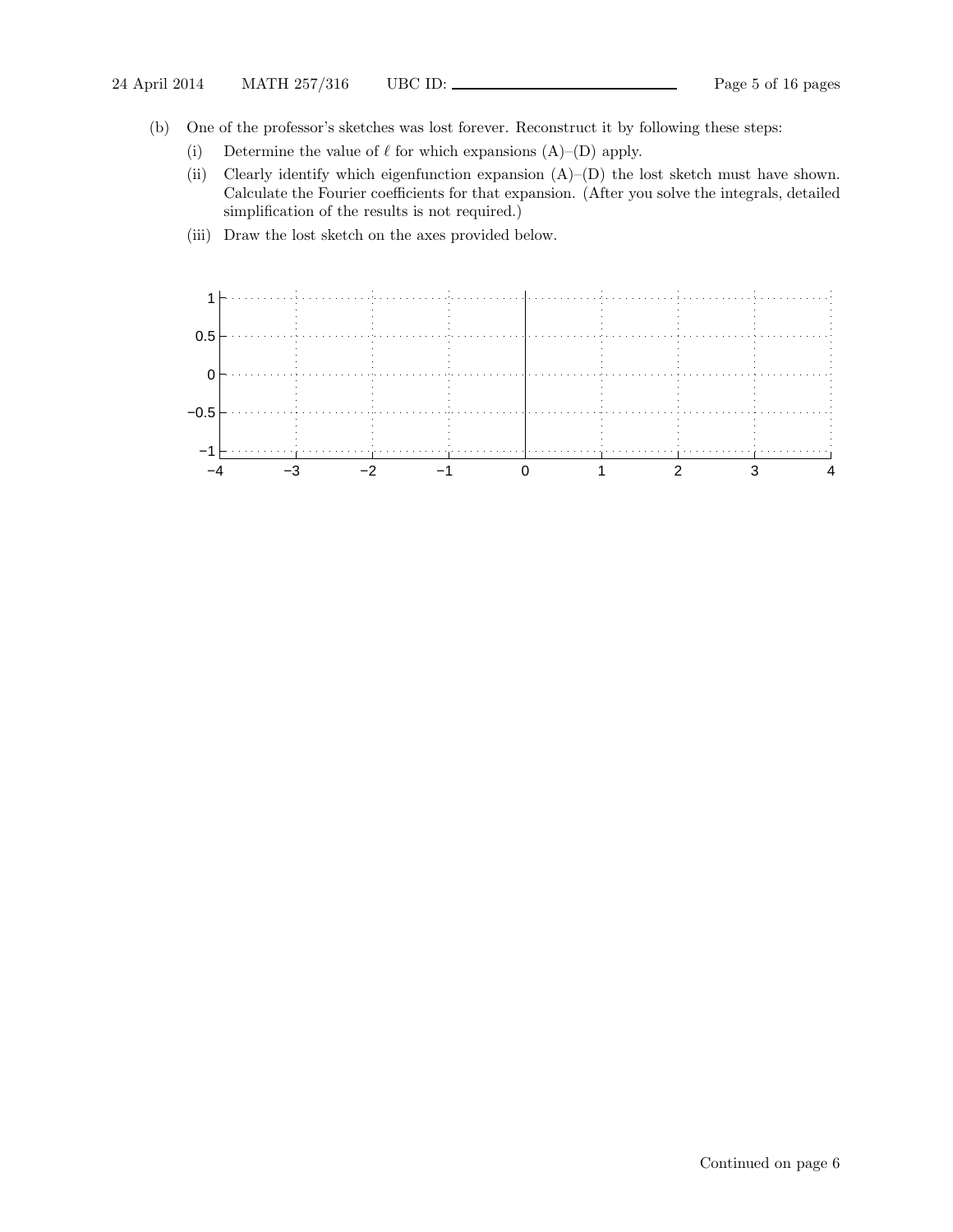[15] **3.** Solve for  $u(x,t)$ :

(PDE) 
$$
u_{tt} = 4u_{xx} - k^2 u
$$
,  $0 < x < L, t > 0$ ,  
\n(BC)  $u_x(0, t) = 0, u(L, t) = 0$ ,  $t > 0$ ,  
\n(IC)  $u(x, 0) = f(x), u_t(x, 0) = g(x), 0 < x < L$ .

Here  $k$  is a nonnegative constant, and details about the functions  $f$  and  $g$  are not available.

Present as much detail about  $u(x, t)$  as possible under these conditions—in particular, show how to use integrals involving  $f, g$  to determine all the constants in an eigenfunction-series solution.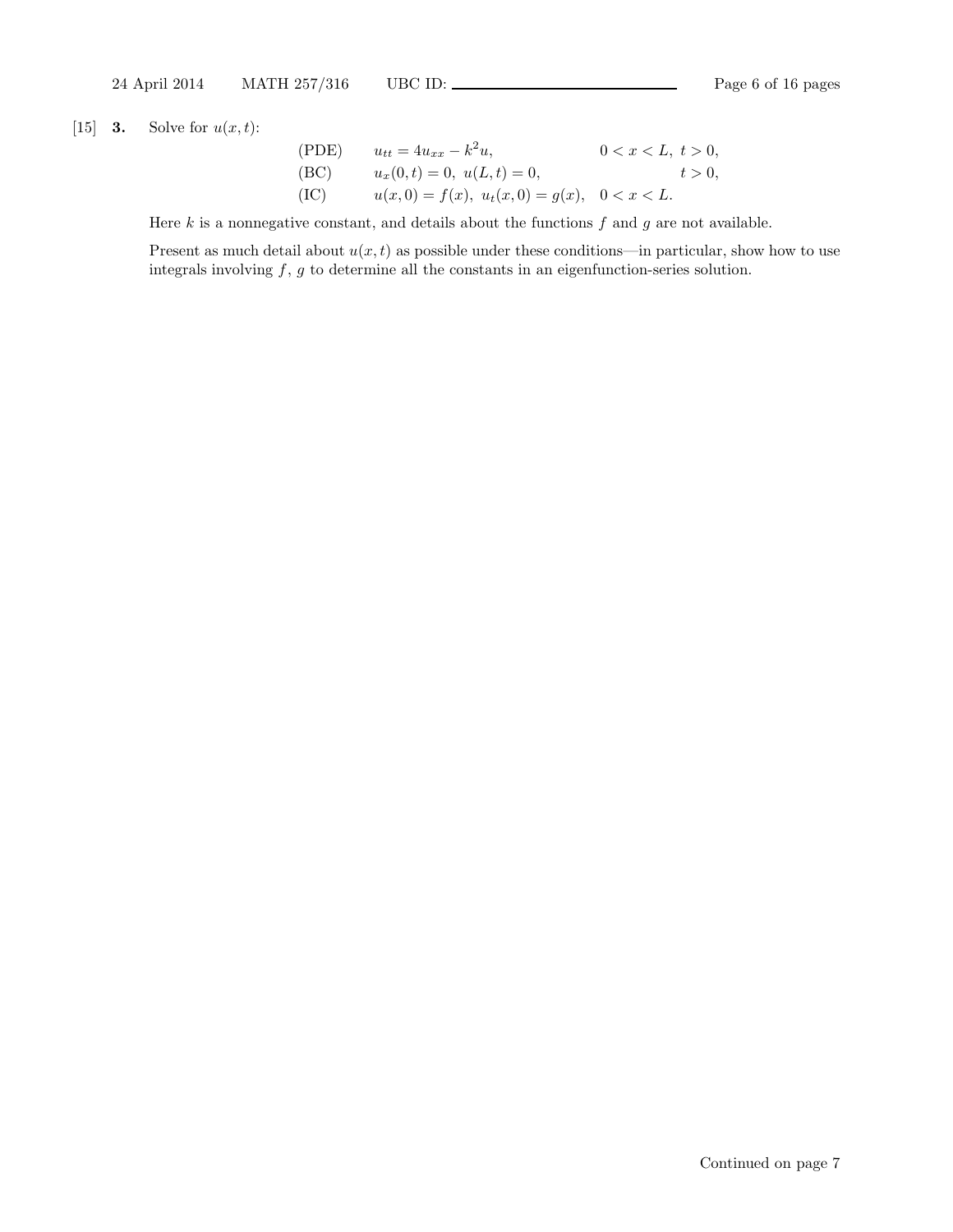(Extra work space for Question 3.)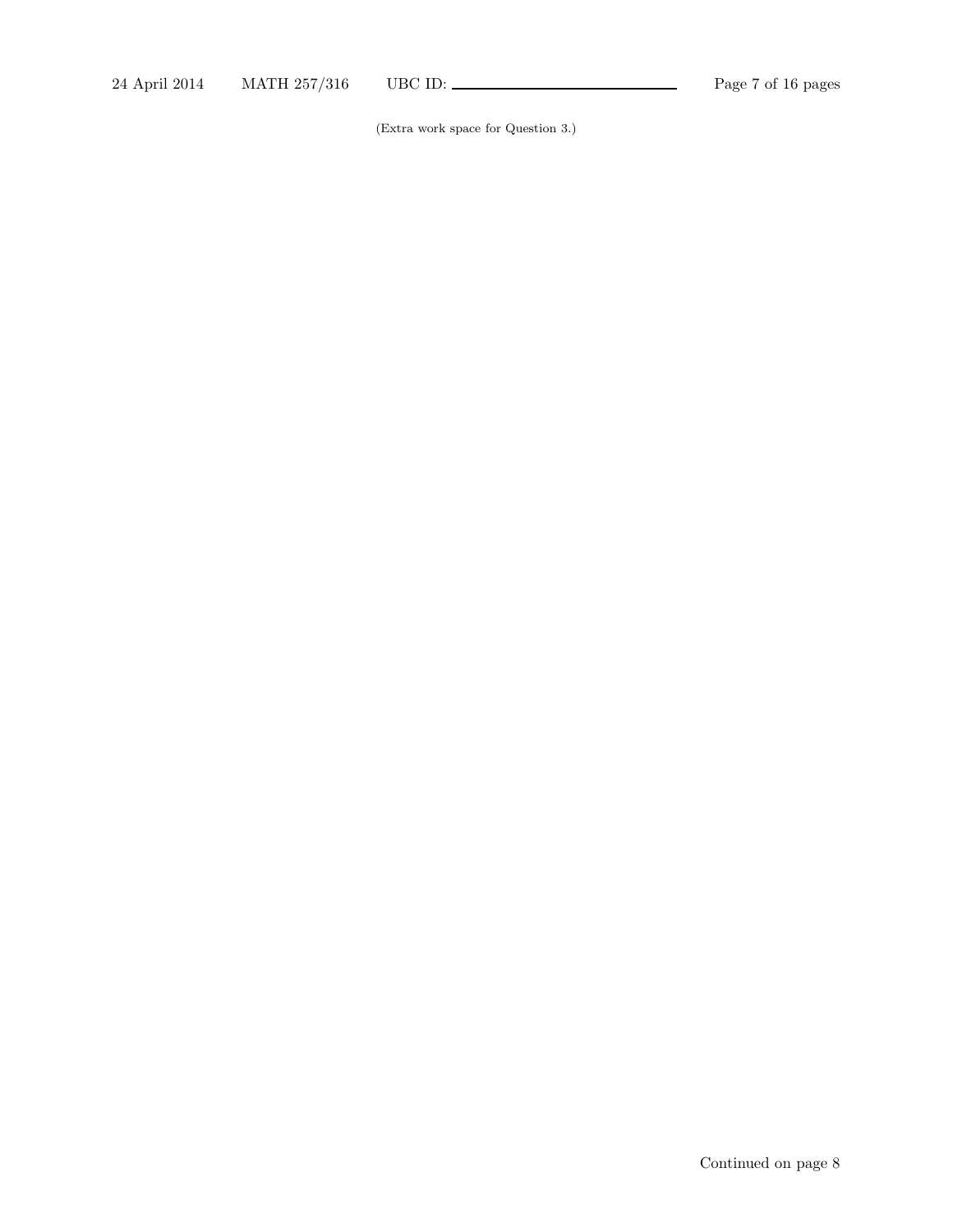[15] 4. The steady-state temperature in a quarter-disk,  $u(r, \theta)$ , satisfies the following conditions:

(PDE) 
$$
0 = u_{rr} + \frac{u_r}{r} + \frac{u_{\theta\theta}}{r^2}, \qquad 0 < r < 1, \ 0 < \theta < \pi/2,
$$
  
\n(BC) 
$$
u(r, 0) = 0, \quad u(r, \pi/2) = 0 \qquad 0 < r < 1,
$$
  
\n(BC) 
$$
u_r(1, \theta) = \theta, \qquad 0 < \theta < \pi/2.
$$

- (a) Using separation of variables,
	- (i) derive an eigenvalue problem that will determine the eigenfunctions appearing in a seriesform solution, and
	- (ii) determine all the eigenfunctions for this problem.

(Note: If you happen to recognize the eigenvalue problem in (i), you may also remember the functions requested in (ii). In this case, just write them down; details are not required.)

(b) Calculate an eigenfunction series solution for  $u(r, \theta)$ .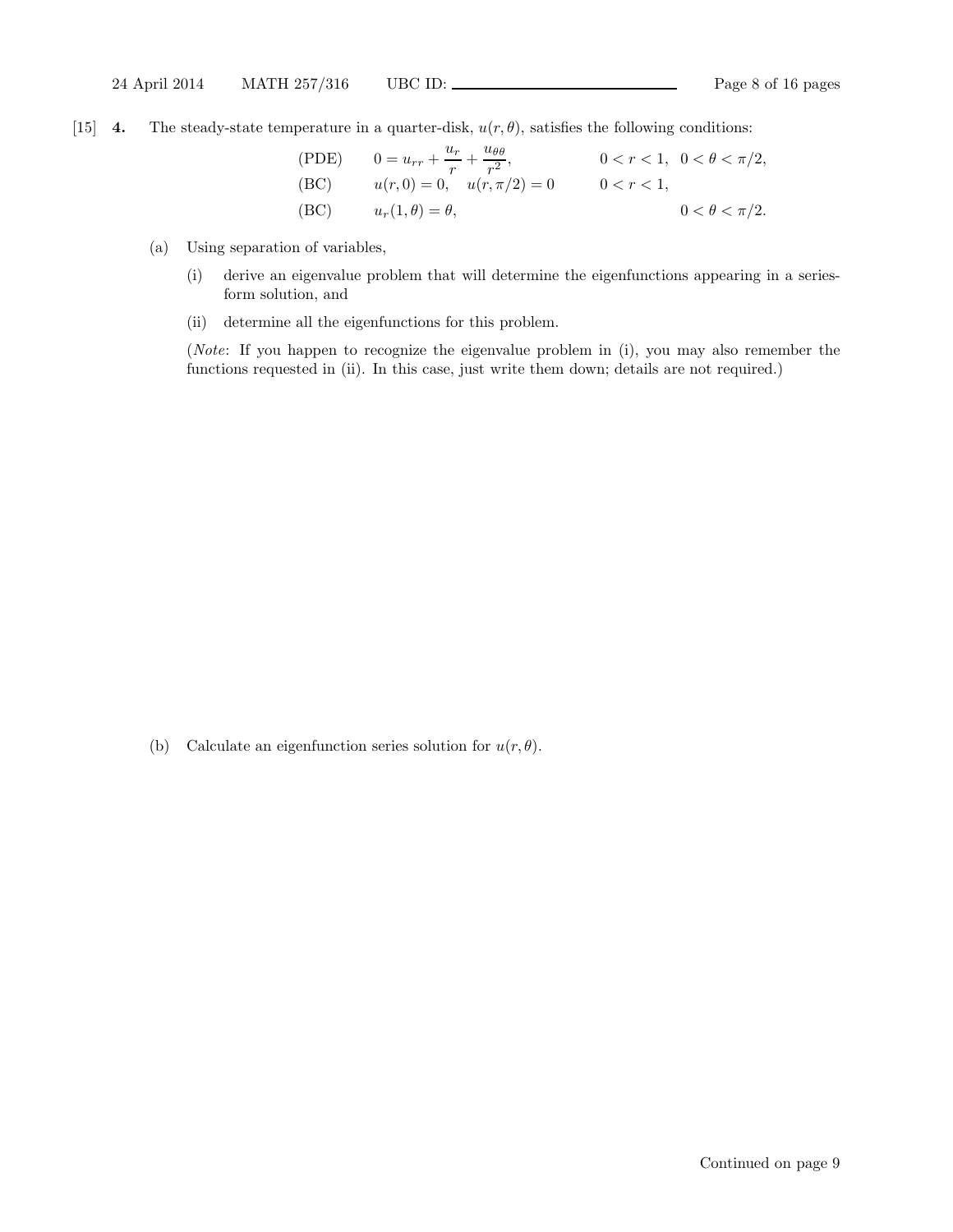(Extra work space for Question 4.)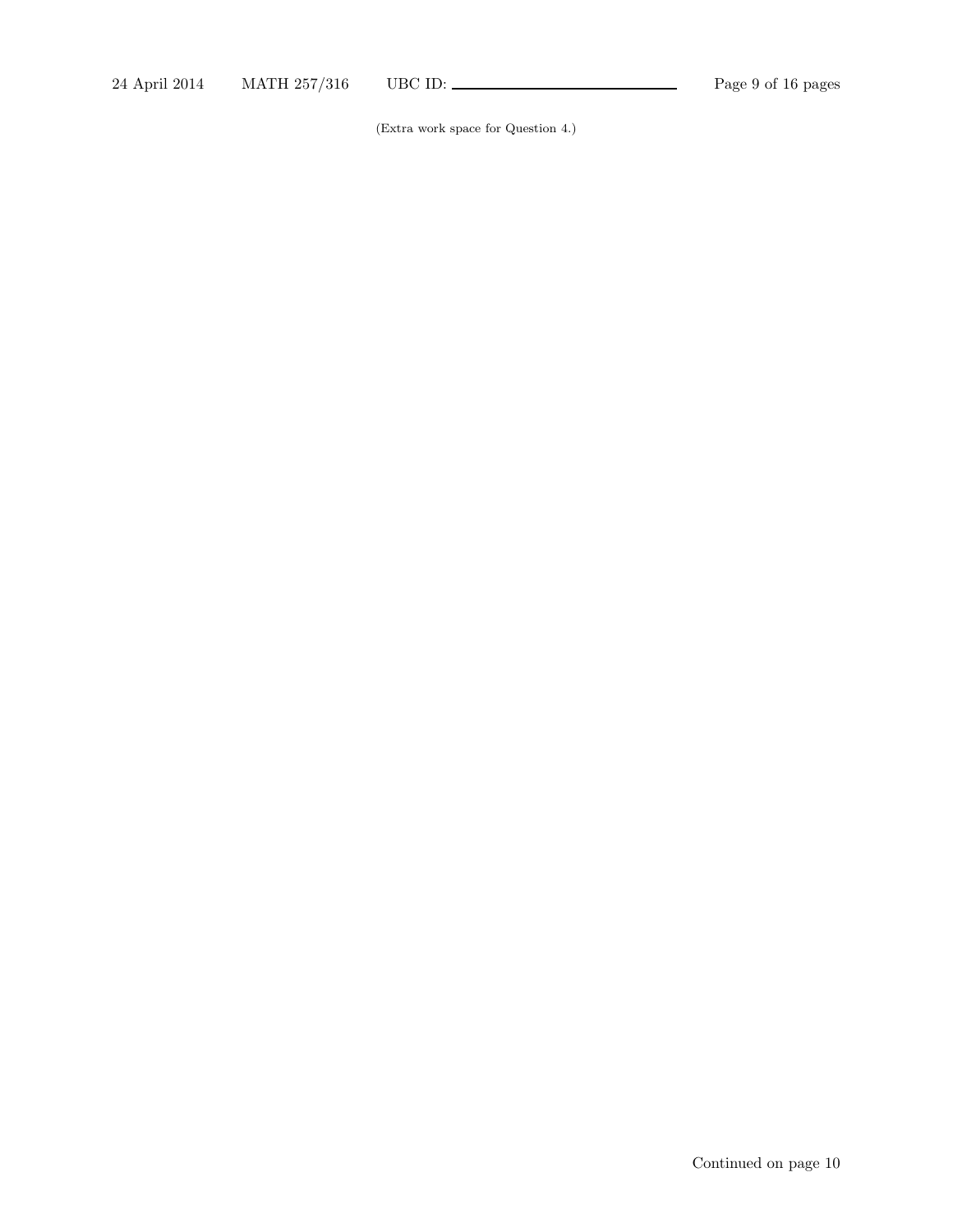[20] 5. (a) Determine all values for the constant B with the property that  $u(x, t) \to 0$  as  $t \to \infty$  for every function  $u(x, t)$  satisfying

(PDE) 
$$
u_t = \alpha^2 u_{xx} - Bu,
$$
  $0 < x < \pi,$   $t > 0,$   
(BC)  $u(0, t) = 0, u(\pi, t) = 0,$   $t > 0.$ 

(Here  $\alpha$  is a positive constant, which may appear in your answer.)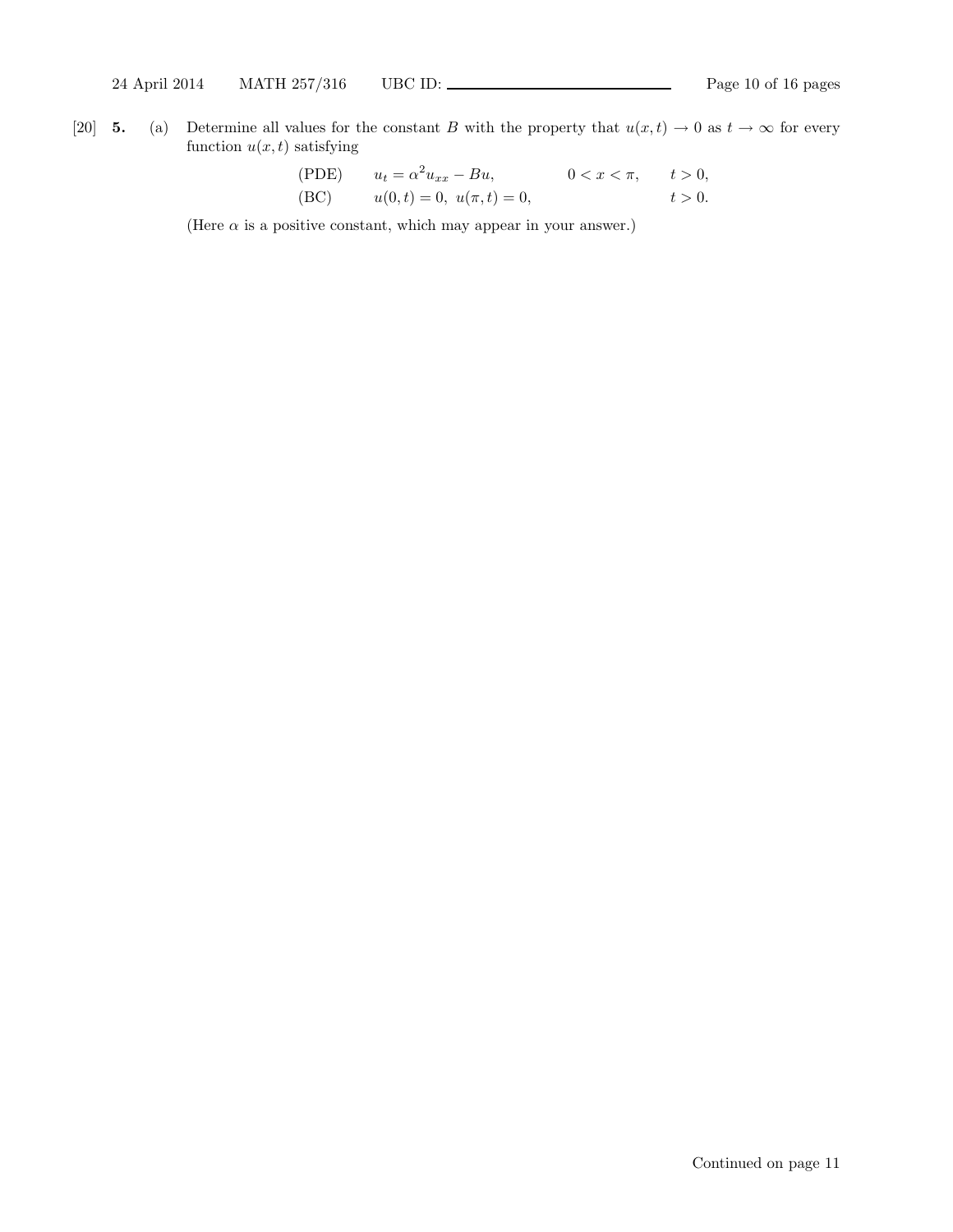(b) Using your result from part (a), or otherwise, determine a function  $v(x)$  with the property that  $u(x, t) \rightarrow v(x)$  as  $t \rightarrow \infty$  for every function  $u(x, t)$  satisfying

(PDE) 
$$
u_t = 4u_{xx} - u + x(\pi - x), \quad 0 < x < \pi, \quad t > 0,
$$
  
\n(BC)  $u(0, t) = -8, \quad u(\pi, t) = 0, \quad t > 0.$ 

Hint: The specified limiting behaviour is equivalent to requiring that  $w(x, t) \to 0$  as  $t \to \infty$ , where  $w(x, t) = u(x, t) - v(x)$ . Justifying this property is an important part of the problem.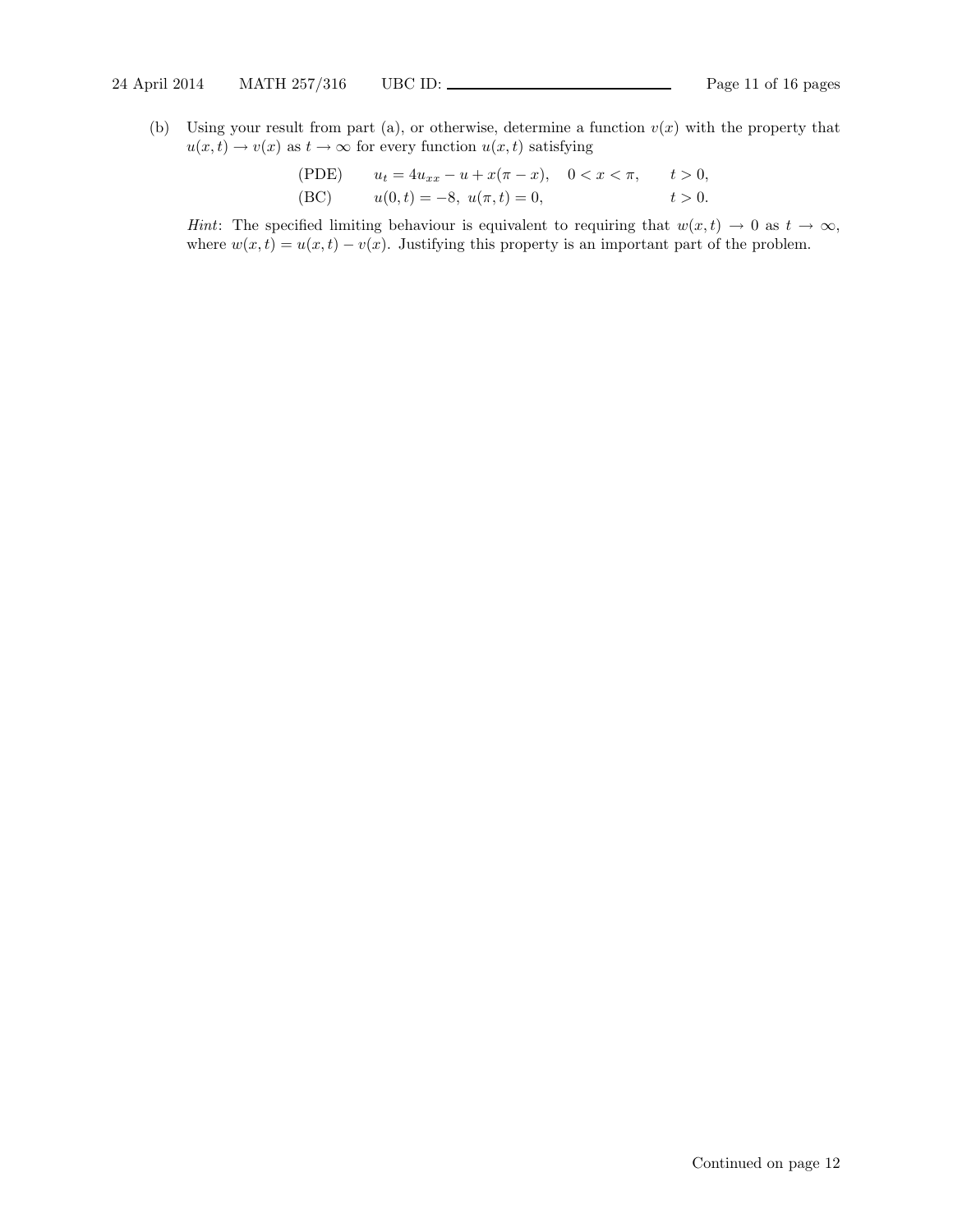(c) The following boundary-value problem differs from the ones above in several significant ways:

(PDE) 
$$
u_t = 4u_{xx} - u + e^{-t}g(x)
$$
,  $0 < x < \pi$ ,  $t > 0$ ,  
\n(BC)  $u(0, t) = 0$ ,  $u_x(\pi, t) = 0$ ,  $t > 0$ ,  
\n(IC)  $u(x, 0) = 0$ ,  $0 < x < \pi$ .

Here  $g(x) = \sum_{n=0}^{\infty}$  $n=1$  $p_n \sin\left(\frac{2n-1}{2}\right)$  $\frac{1}{2}x$  $\overline{ }$ for coefficients  $p_1, p_2, \ldots$ , that you may take as given. Find the

functions  $T_n(t)$  in the solution formula below:

$$
u(x,t) = \sum_{n=1}^{\infty} T_n(t) \sin\left(\frac{2n-1}{2}x\right).
$$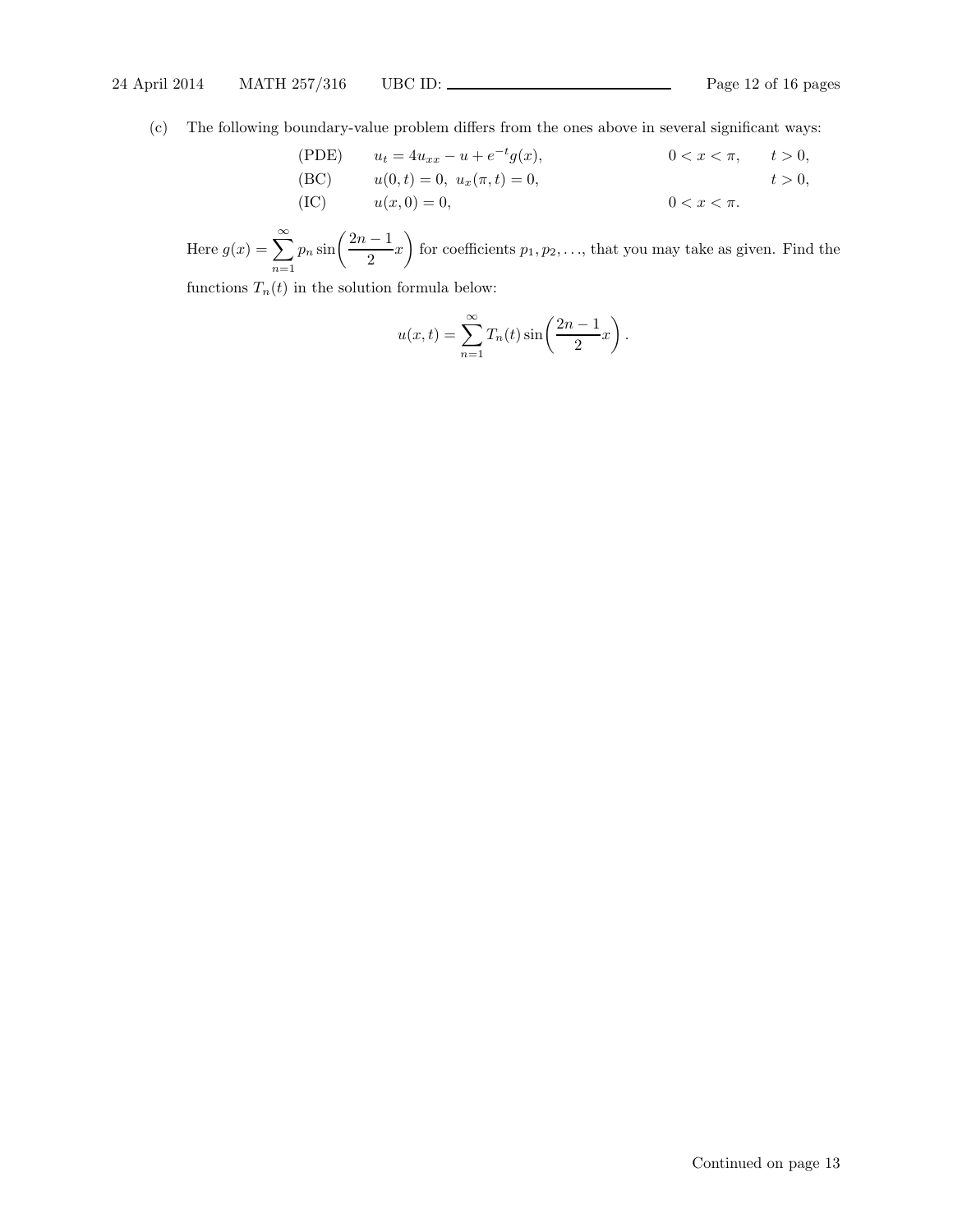[20] **6.** Consider the following eigenvalue problem, in which  $m$  is a real constant:

$$
y'' + \lambda y = 0, \ 0 < x < 1; \quad y(0) = 0, \ y(1) - my'(1) = 0.
$$

(a) Determine the set of all m-values for which  $\theta$  is an eigenvalue.

(b) Determine the set of m-values for which the given problem has at least one negative eigenvalue. Hints: Define  $\alpha = \sqrt{-\lambda} > 0$  to save writing. Then translate the phrase "λ is a negative eigenvalue" into the equation " $m\alpha = f(\alpha)$ " for a suitable function f. Sketch and study the graph of f, paying particular attention to the sign of  $f(\alpha)$ , the values of  $f(0)$  and  $f'(0)$ , and the limit of  $f(\alpha)$  as  $\alpha \to \infty$ .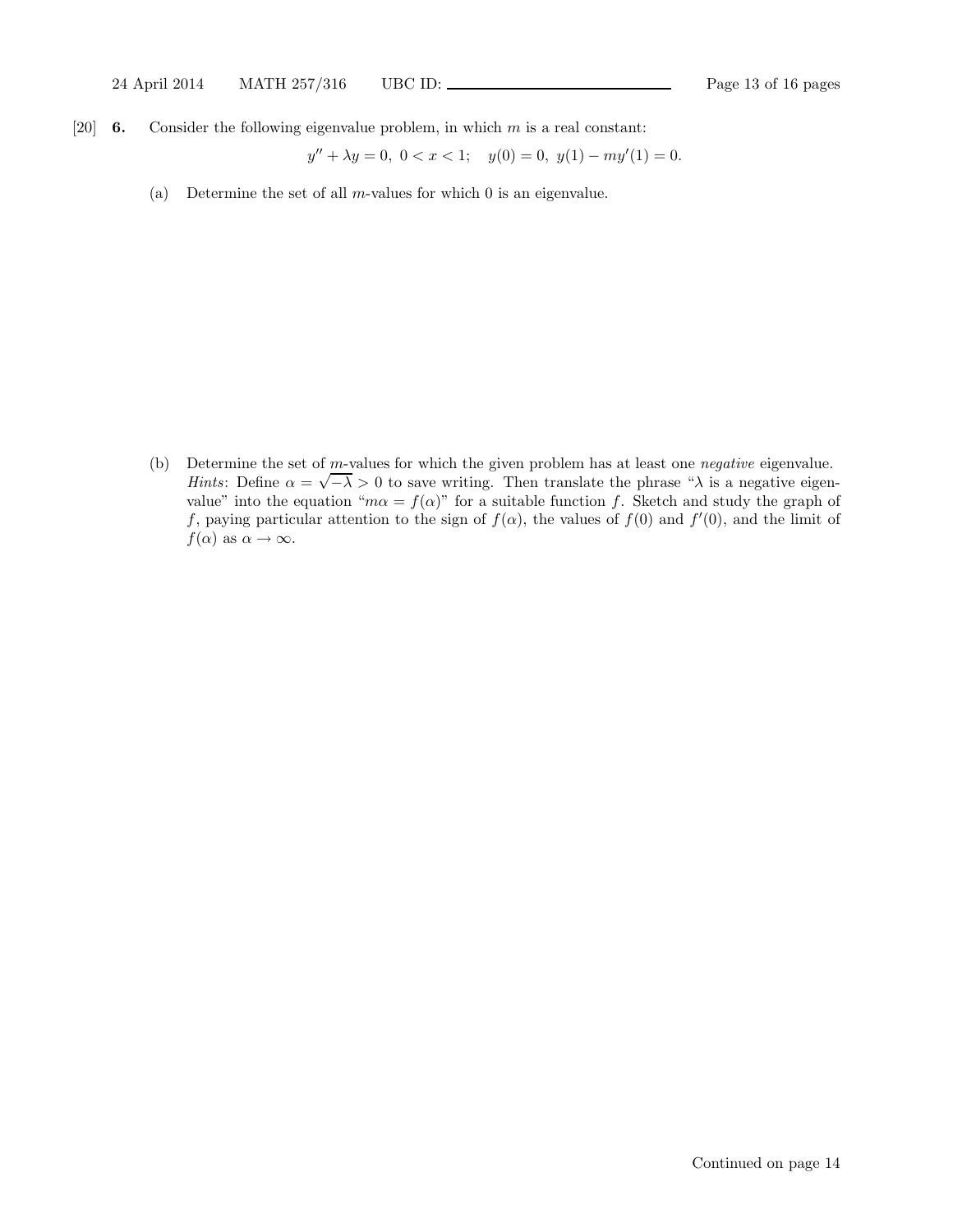(c) Sturm-Liouville theory guarantees that there are infinitely many eigenvalues  $\lambda$  satisfying  $\lambda > 0$ . Suppose, for this part (c) only, that  $m = \frac{1}{2}$ . With the aid of a suitable sketch, find an open interval of length  $\pi/2$  that contains the smallest of these positive eigenvalues.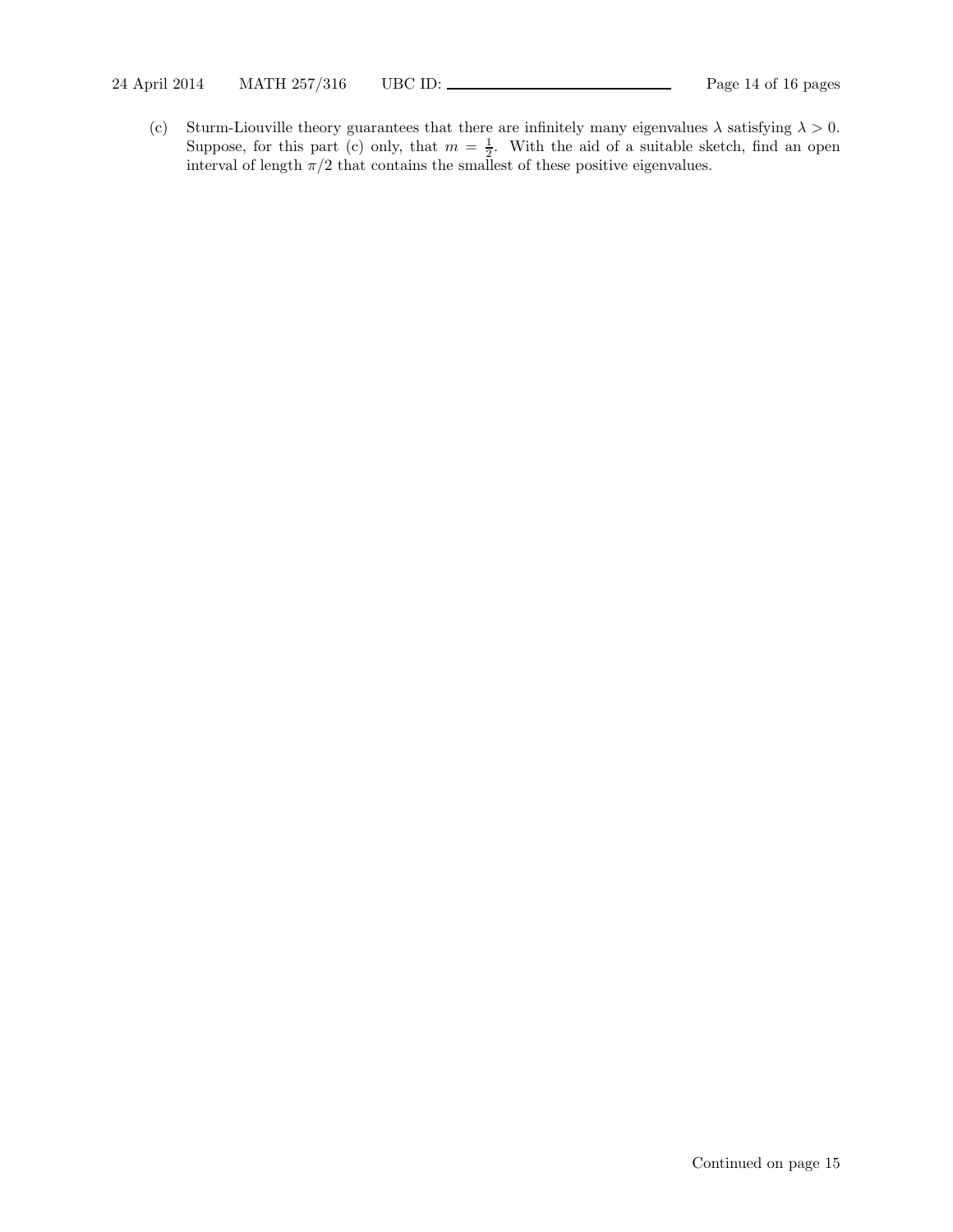(d) Suppose m is chosen so that the problem has exactly one negative eigenvalue, named  $\lambda_1$ , and infinitely many positive eigenvalues, named  $\lambda_2 < \lambda_3 < \cdots$ . Let  $\phi_1(x), \phi_2(x), \ldots$  denote the corresponding eigenfunctions. Find the constants  $c_n$  in the expansion

$$
\sum_{n=1}^{\infty} c_n \phi_n(x) = g(x) \stackrel{\text{def}}{=} \begin{cases} 1, & \text{for } 0 < x < \frac{1}{2}, \\ 0, & \text{for } \frac{1}{2} < x < 1. \end{cases}
$$

Evaluate any integrals involved to arrive at algebraic expressions that show each  $c_n$  as a simple function of the corresponding eigenvalue  $\lambda_n$ .

*Hint*: The cases  $n = 1$  and  $n \geq 2$  require separate treatments.